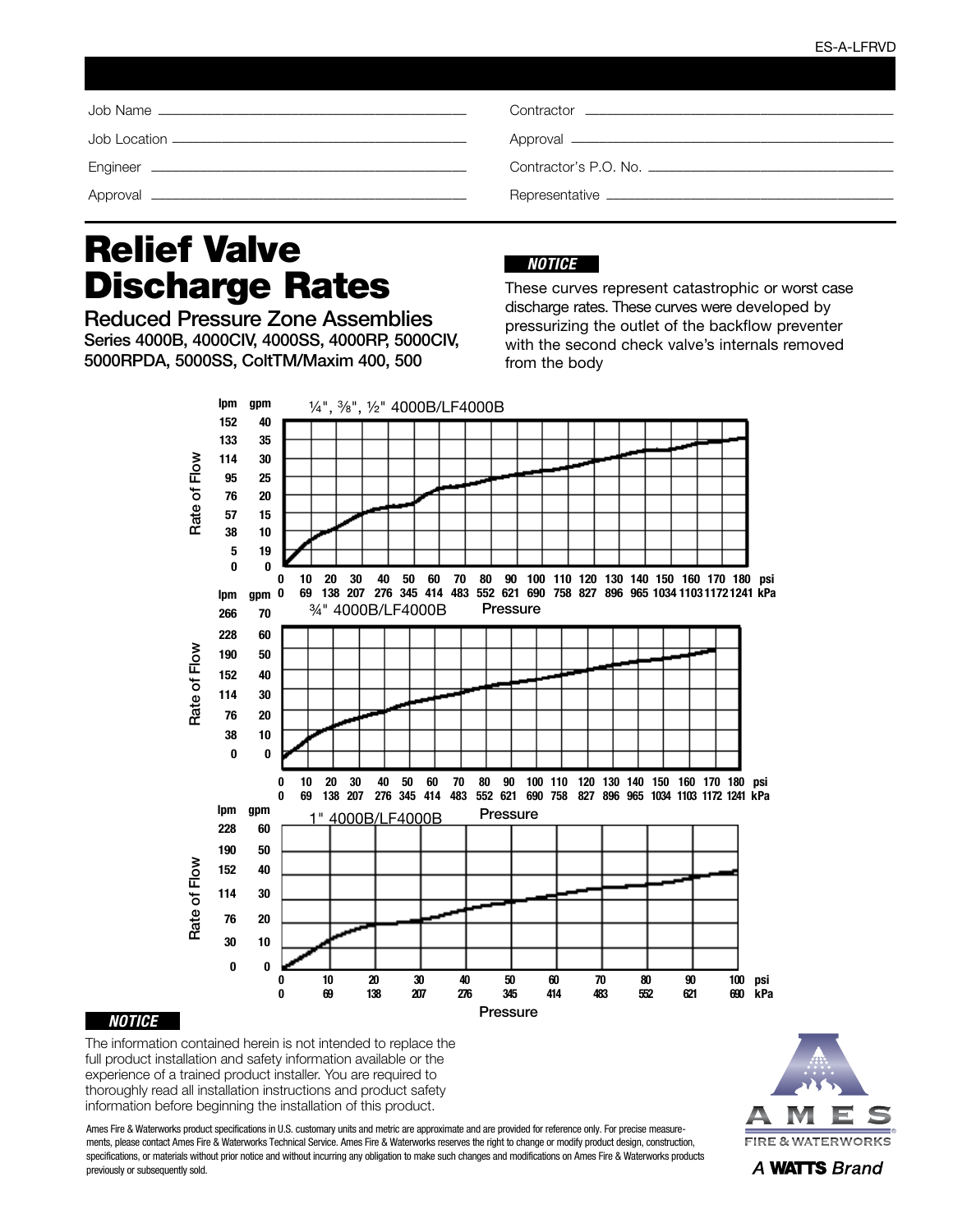

## *NOTICE*

These curves represent catastrophic or worst case discharge rates. These curves were developed by pressurizing the outlet of the backflow preventer with the second check valve's internals removed from the body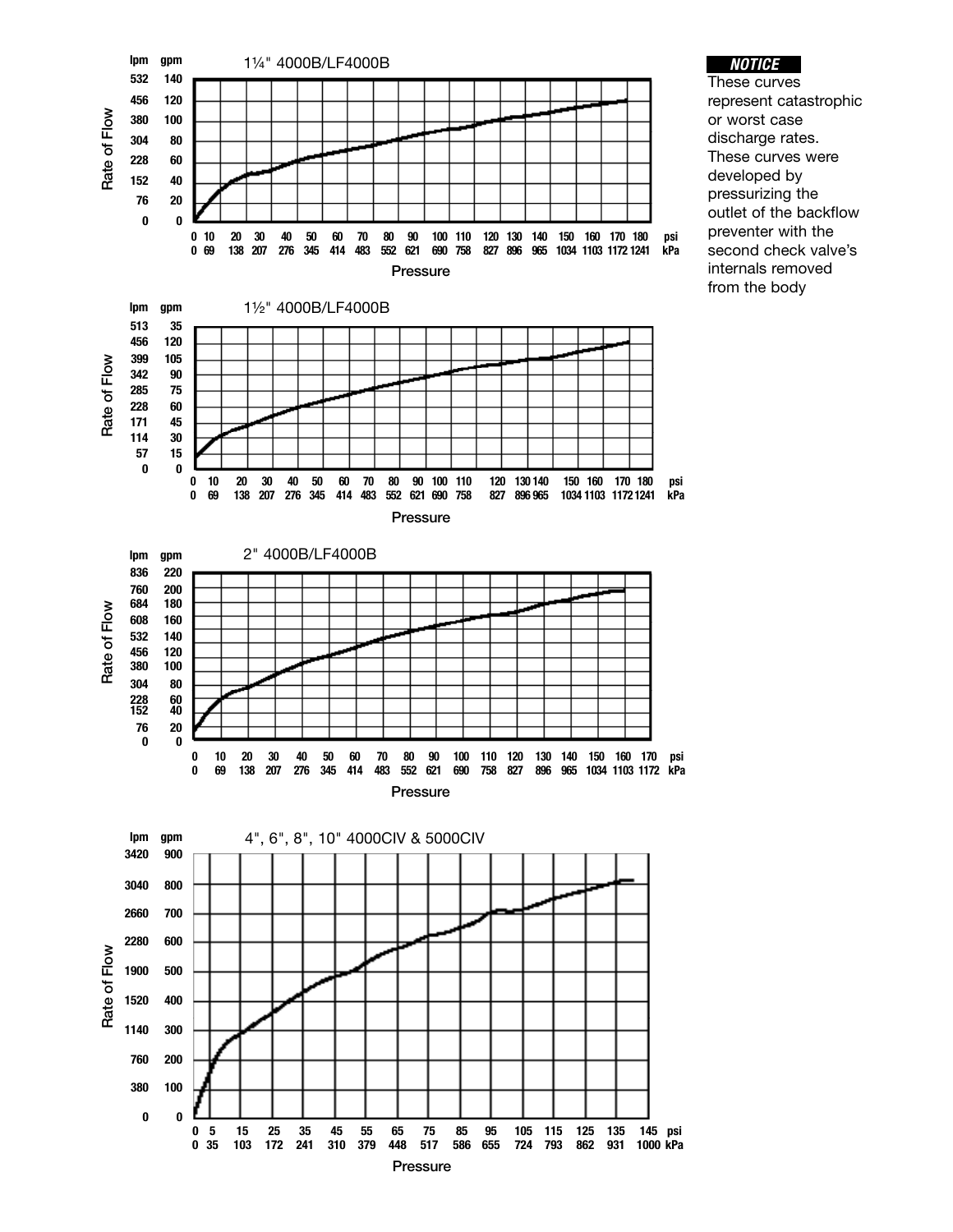



| gpm | Ipm  | <b>DRAIN SIZE</b> |
|-----|------|-------------------|
| 55  | 209  |                   |
| 112 | 426  |                   |
| 70  | 646  |                   |
| 350 | 1330 | ື                 |